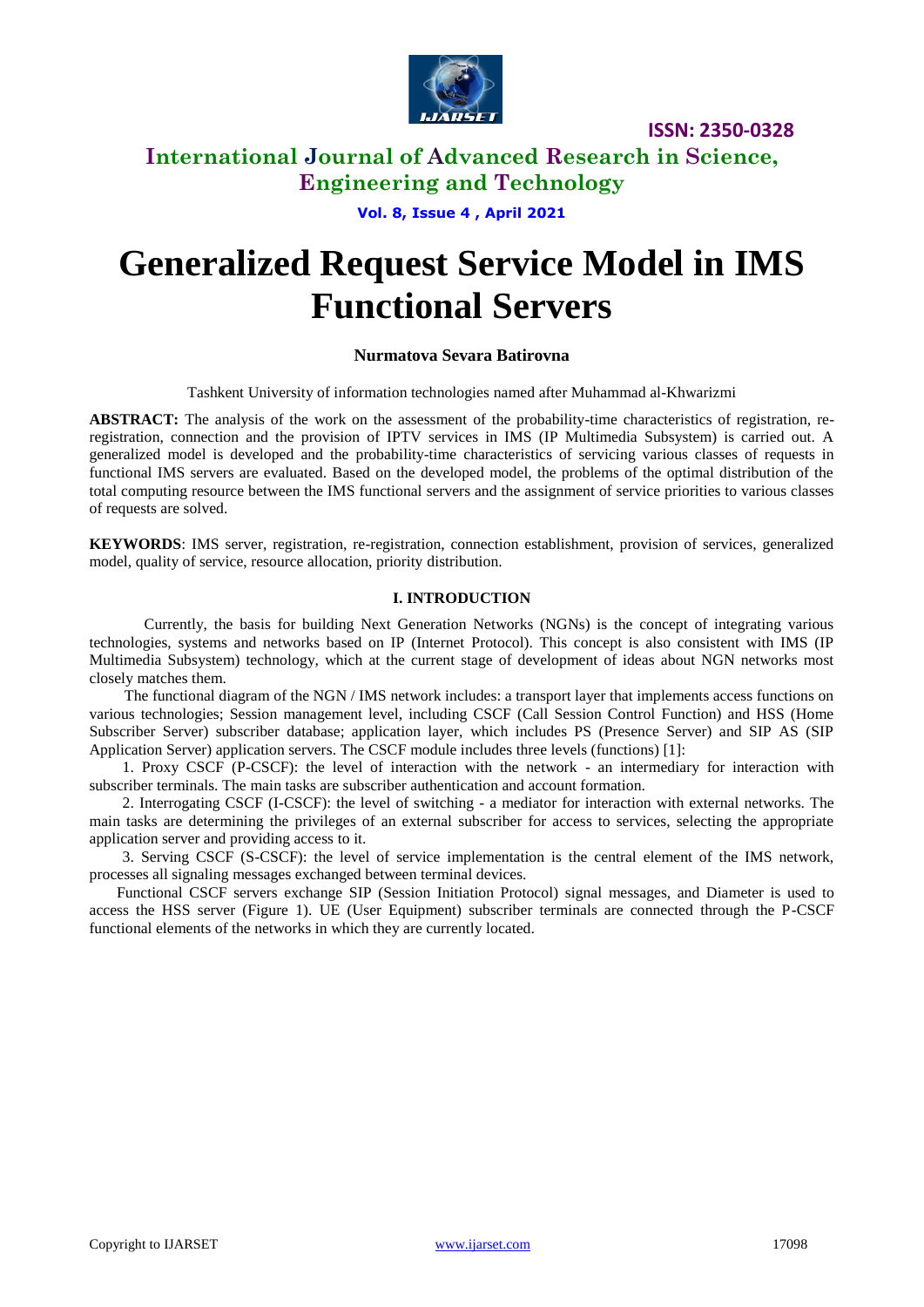

# **International Journal of Advanced Research in Science, Engineering and Technology**

**Vol. 8, Issue 4 , April 2021**



Figure 1. Functional organization of IMS.

The functional organization of IMS allows you to serve many classes of requests: re-registration, registration, establishing an IMS-IMS connection, establishing an IMS-PSTN (Public Switched Telephone Network) connection, establishing an IPTV session, and others [2]. When establishing an IMS-PSTN connection, BGCF (Breakout Gateway Control Function) and MGCF (Media Gateway Control Function) are involved, and MCF (Media Control Function) is involved in the IPTV session.

In the existing works, models of signal traffic [3,4] and estimates of the performance of SIP-servers under congestion conditions [5,6] were developed. Many works analyze the quality of service indicators of only one class of request. For example, a model of the registration procedure [7], a model of the re-registration procedure [8,9], a model for establishing a connection between IMS subscribers (IMS-IMS) [10] and a model for establishing a connection for the provision of IP TV services [11-13] were developed.

This work is a continuation of the studies conducted in  $[7-13]$  and its goal is to develop a generalized model for evaluating the probability-time characteristics of serving multiple requests and optimizing the parameters of functional IMS servers.

#### **II.GENERALIZED REQUEST SERVICE MODEL IN IMS**

A generalized request service model in IMS is represented as a BCMP network [14]. It will be an open heterogeneous queuing network (CEMO) with several classes of requests and service disciplines M / M / 1 at all nodes of the network: P-CSCF (1), I-CSCF (2), HSS (3), S- CSCF (4), AS (5), BGCF (6), MGCF (7), MCF (8), where the numbers of the nodes (functional servers) are indicated in brackets.

Five request classes are considered: re-registration (1), registration (2), establishing an IMS-IMS connection (3), establishing an IMS-PSTN connection (4) and establishing an IPTV session (5), where the numbers of request classes are shown in brackets. The probability of receipt of the ith request is denoted by  $p_i$ . Moreover, it must be taken into account that  $\sum_{i=1}^{5}$ 

On the basis of the query servicing algorithms described in [15], the formulas for the mathematical expectation of the query flow intensity for each functional server are obtained:

 $M(\lambda_1) = (2 \cdot p_1 + 4 \cdot p_2 + 22 \cdot p_3 + 11 \cdot p_4 + 4 \cdot p_5)$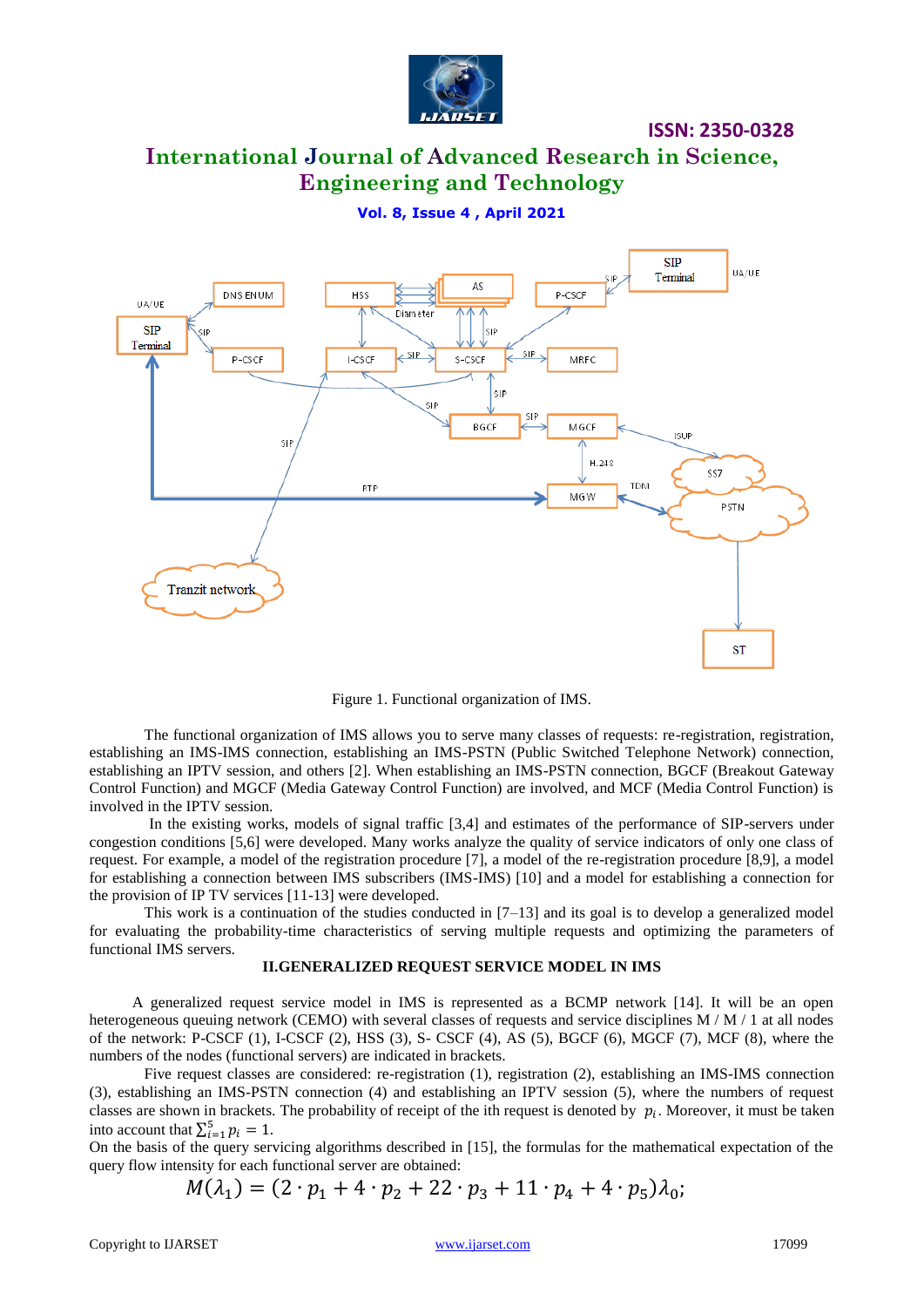

**International Journal of Advanced Research in Science, Engineering and Technology**

#### **Vol. 8, Issue 4 , April 2021**

$$
M(\lambda_2) = (3 \cdot p_1 + 6 \cdot p_2)\lambda_0;
$$
  
\n
$$
M(\lambda_3) = (2 \cdot p_1 + 4 \cdot p_2 + 1 \cdot p_3)\lambda_0;
$$
  
\n
$$
M(\lambda_4) = (2 \cdot p_1 + 4 \cdot p_2 + 45 \cdot p_3 + 22 \cdot p_4 + 4 \cdot p_5)\lambda_0;
$$
  
\n
$$
M(\lambda_5) = (22 \cdot p_3 + 11 \cdot p_4 + 4 \cdot p_5)\lambda_0;
$$
  
\n
$$
M(\lambda_6) = 11 \cdot p_4 \lambda_0;
$$
  
\n
$$
M(\lambda_7) = 11 \cdot p_4 \lambda_0;
$$
  
\n
$$
M(\lambda_8) = 4 \cdot p_5,
$$
 (1)

where  $\lambda_0$  is the total intensity of requests.

The number of calls per second during NNT is determined by the formula:

$$
c = \frac{NY}{P_{\text{obhy}} \cdot t_{\text{obhy}} + P_{\text{d,nut}} \cdot t_{\text{d,nut}}},\tag{2}
$$

where N is the number of subscribers, Y is the load  $P_{\text{obny}}$  is the probability of a normal conversation,  $P_{\text{allMT}}$  is the probability of a long conversation,  $t_{\text{obny}}$  is the duration of a normal conversation,  $t_{\text{apyn}}$  is the length of a long conversation.

The number of IMS-IMS and IMS-PSTN connection establishment requests is determined by the formulas:

where 
$$
p_{ims}
$$
 and  $p_{pstn}$  are the probabilities of IMS-IMS and IMS-PSTN connection establishment requests, with  $p_{ims} + p_{pstn} = 1$ .  $(3)$ 

Number of requests for registration and re-registration:

$$
c_{reg+rereg} = \frac{N}{T_1'}
$$
 (4) where timer T1 is 90 seconds [2].

During the registration procedure, HSS sends 5 authentication vectors [16], one of which is used for authentication during registration, 4 remaining ones will be used during re-registration procedures. Thus, after 4 reregistration cycles, a registration procedure is required to obtain new quintuplets. Then the number of requests per unit of time for registration and re-registration:

$$
c_{reg} = \frac{c_{reg+rereg}}{5};\tag{5}
$$

$$
c_{rereg} = \frac{c_{reg+rereg} \cdot 4}{5}.\tag{6}
$$

The number of requests per second for establishing an IPTV session is denoted by  $c_{iptv}$ . Thus, the probability of receipt of the ith request is determined by the formula: (7)

$$
p_i = \frac{c_i}{c_{rereg} + c_{reg} + c_{sign} + c_{iptv}}, \quad i = 1.5.
$$

The calculation of the probability-time characteristics of the node and network characteristics at  $\lambda_0 = c_{reg}$  +  $c_{rereg} + c + c_{iptv}$  is carried out according to the well-known formulas of the M / M / 1 model [17].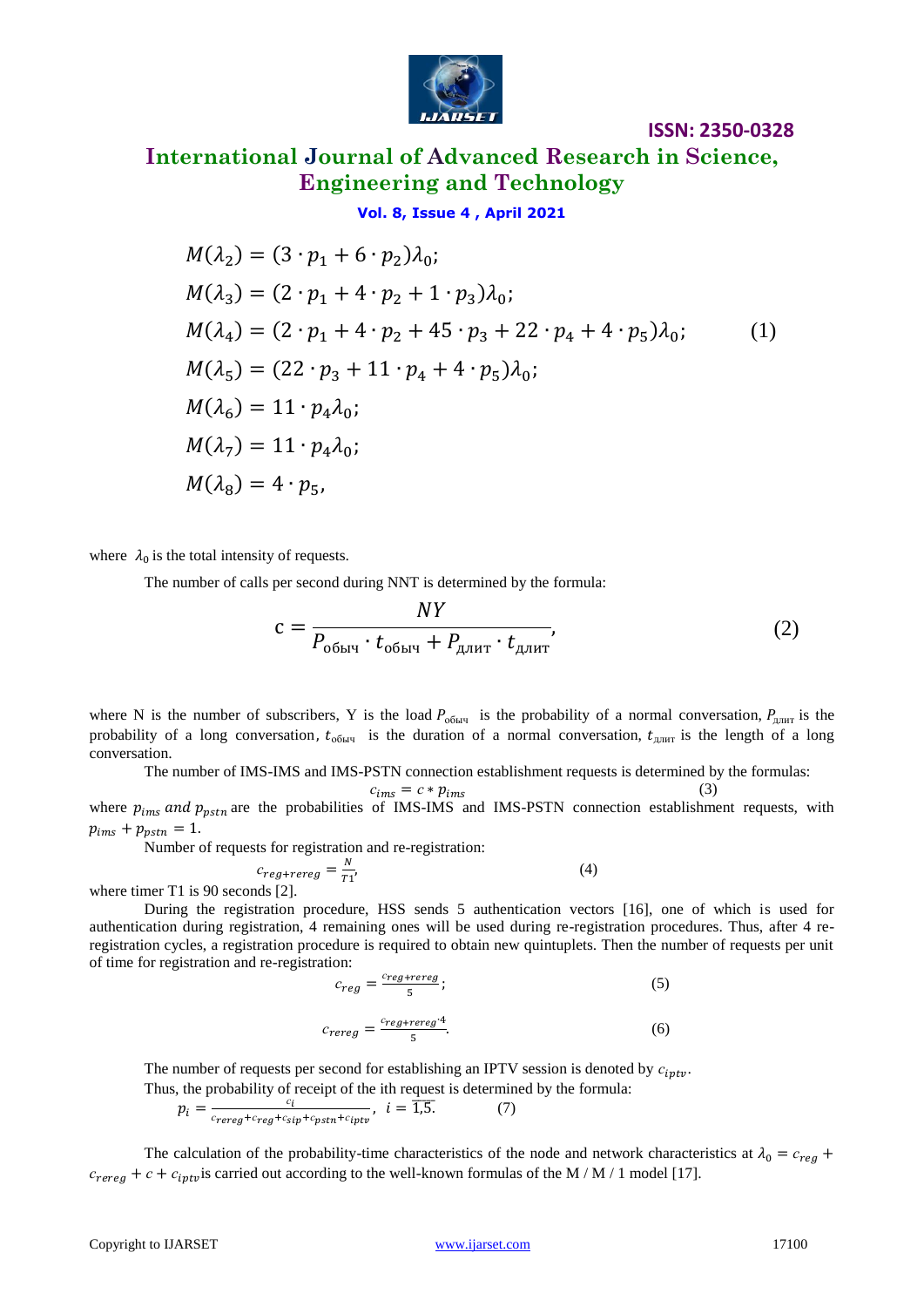

### **International Journal of Advanced Research in Science, Engineering and Technology**

### **Vol. 8, Issue 4 , April 2021**

Let the IMS network serve 100,000 subscribers, the load is 0.3 Erlang. The average duration of a normal conversation is 3.30 minutes, the average duration of long conversations is 10 minutes. Ordinary conversations: 80%, long conversations 20%. We assume that the number of requests for establishing an IMS-IMS connection is 60% of the requests for establishing connections, and the number of IMS-PSTN requests is 40%. Let 30 requests to establish an IPTV session be received per second. The results of calculations of nodal characteristics are summarized in table 1.

| Characteristics                                                   | Nodes (Queuing System MO) |                |                |                |              |                |                |       |
|-------------------------------------------------------------------|---------------------------|----------------|----------------|----------------|--------------|----------------|----------------|-------|
|                                                                   | $\mathbf{1}$              | $\overline{2}$ | $\overline{3}$ | $\overline{4}$ | 5            | 6              | $\overline{7}$ | 8     |
| $\mathbf{1}$                                                      | $\overline{2}$            | $\overline{3}$ | $\overline{4}$ | 5              | 6            | $\overline{7}$ | 8              | 9     |
| intensity<br>The<br>of<br>applications, $\lambda$                 | 4607                      | 4011           | 2729           | 6489           | 1939         | 452            | 452            | 119   |
| The average duration of<br>service applications, b,<br>ms         | 0,08                      | 0,08           | 0,1            | 0,08           | $\mathbf{1}$ | 0,08           | 0,08           | 0,08  |
| Node load, $\rho$                                                 | 0,37                      | 0,32           | 0,27           | 0,52           | 0,19         | 0,036          | 0,036          | 0,01  |
| Intensity of service, $\mu$                                       | 12500                     | 12500          | 10000          | 12500          | 10000        | 12500          | 12500          | 12500 |
| Timeout, w, ms                                                    | 0,047                     | 0,038          | 0,037          | 0,087          | 0,023        | 0,03           | 0,03           | 0,001 |
| Average residence time<br>of applications in the<br>system, u, ms | 0,127                     | 0,118          | 0,137          | 0,167          | 0,123        | 0,083          | 0,083          | 0,081 |
| Average order<br>queue<br>length, $l \cdot 10^{-3}$               | 216                       | 152            | 101            | 565            | 45           | 1              | $\mathbf{1}$   | 0,1   |

Table 1 Summary table of node characteristics

Based on the algorithms for servicing the classes of requests in question, formulas are obtained for calculating the average time spent (delay) of requests in the network:

$$
U_{rereg} = 2 \cdot u_{p-cscf} + 3 \cdot u_{i-cscf} + 2 \cdot u_{hss} + 2 \cdot u_{s-cscf};
$$
  
\n
$$
U_{reg} = 4 \cdot u_{p-cscf} + 6 \cdot u_{i-cscf} + 4 \cdot u_{hss} + 4 \cdot u_{s-cscf};
$$
  
\n
$$
U_{ims} = 22 \cdot u_{p-cscf} + 1 \cdot u_{hss} + 45 \cdot u_{s-cscf} + 22 \cdot u_{as};
$$
  
\n
$$
U_{pstn} = 11 \cdot u_{p-cscf} + 22 \cdot u_{s-cscf} + 11 \cdot u_{as} + 11 \cdot u_{bgcf} + 11 \cdot u_{mgcf};
$$
  
\n
$$
U_{iptv} = 4 \cdot u_{p-cscf} + 4 \cdot u_{s-cscf} + 4 \cdot u_{as} + 4 \cdot u_{mcf};
$$

Figure 2 presents graphs of the dependence of the average request delay time on the load for the requests in question with a uniform distribution of the total computing resource IMS between its functional servers.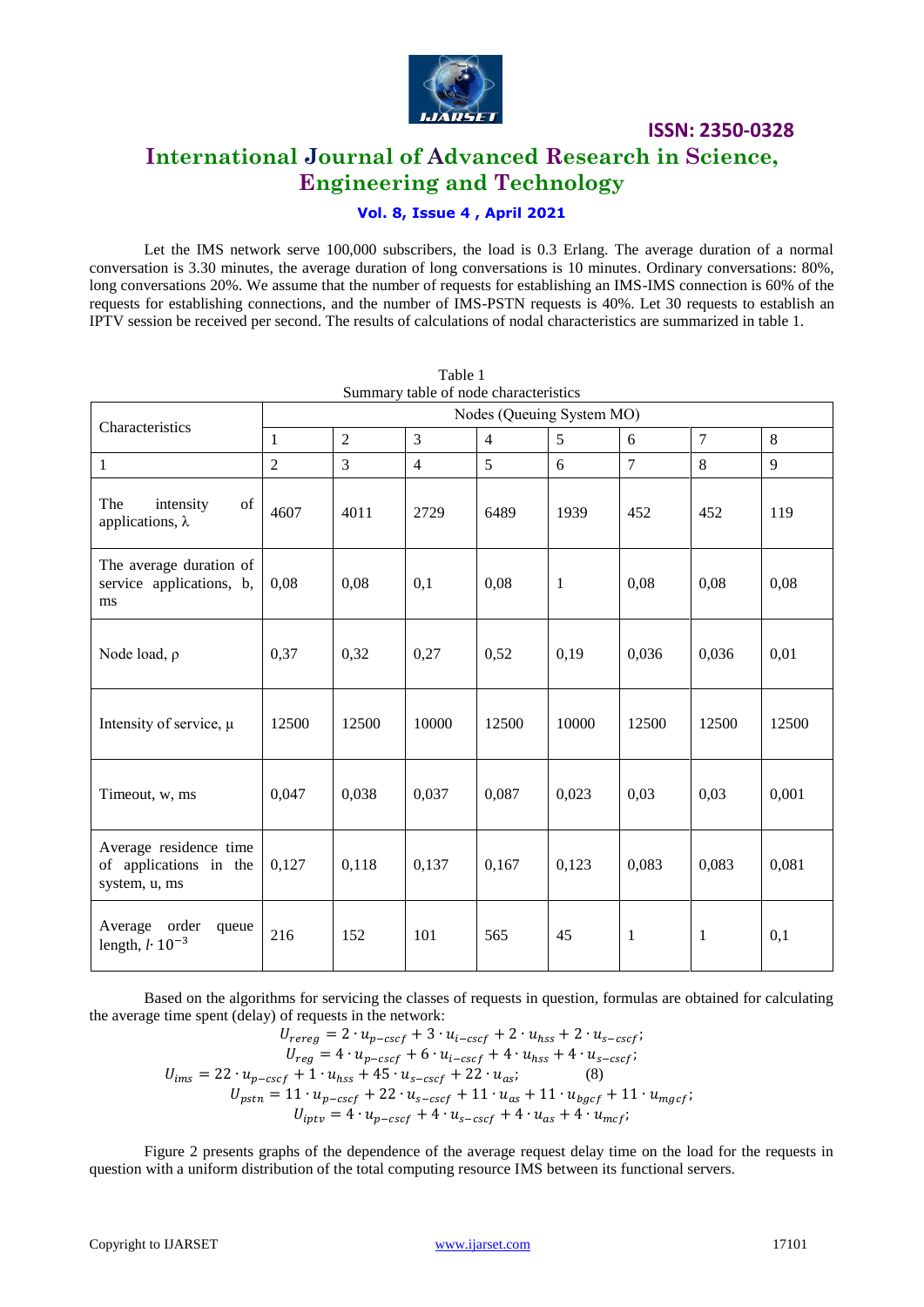

### **ISSN: 2350-0328 International Journal of Advanced Research in Science, Engineering and Technology**

**Vol. 8, Issue 4 , April 2021**  $3.5$ sip-sip з  $2.5$ Average time delay, ms 2 sip-pstn  $1.5$ 1 Iptv  $0.5$ reg re-re  $8.04$  $0.06$  $0.08$  $0.1$  $0.12$  $0.14$  $0.16$  $0.18$ Load

Figure 2 - The dependence of the average time delay of requests from.load at various requests uniform distribution of computing resources.

Figure 2 shows that, with loads greater than 0.17, the average delay values for requests to establish SIP-SIP and SIP-PSTN connections sharply increase. This is because when the distribution of the total computing resource is evenly distributed, the functional IMS servers are loaded unevenly (Figure 3).



Figure 3 - Dependence graph of the load of functional servers IMS from load with uniform distribution of the total computing resource.

At a load of 0.18, the S-CSCF load approaches one, while other functional servers are not overloaded.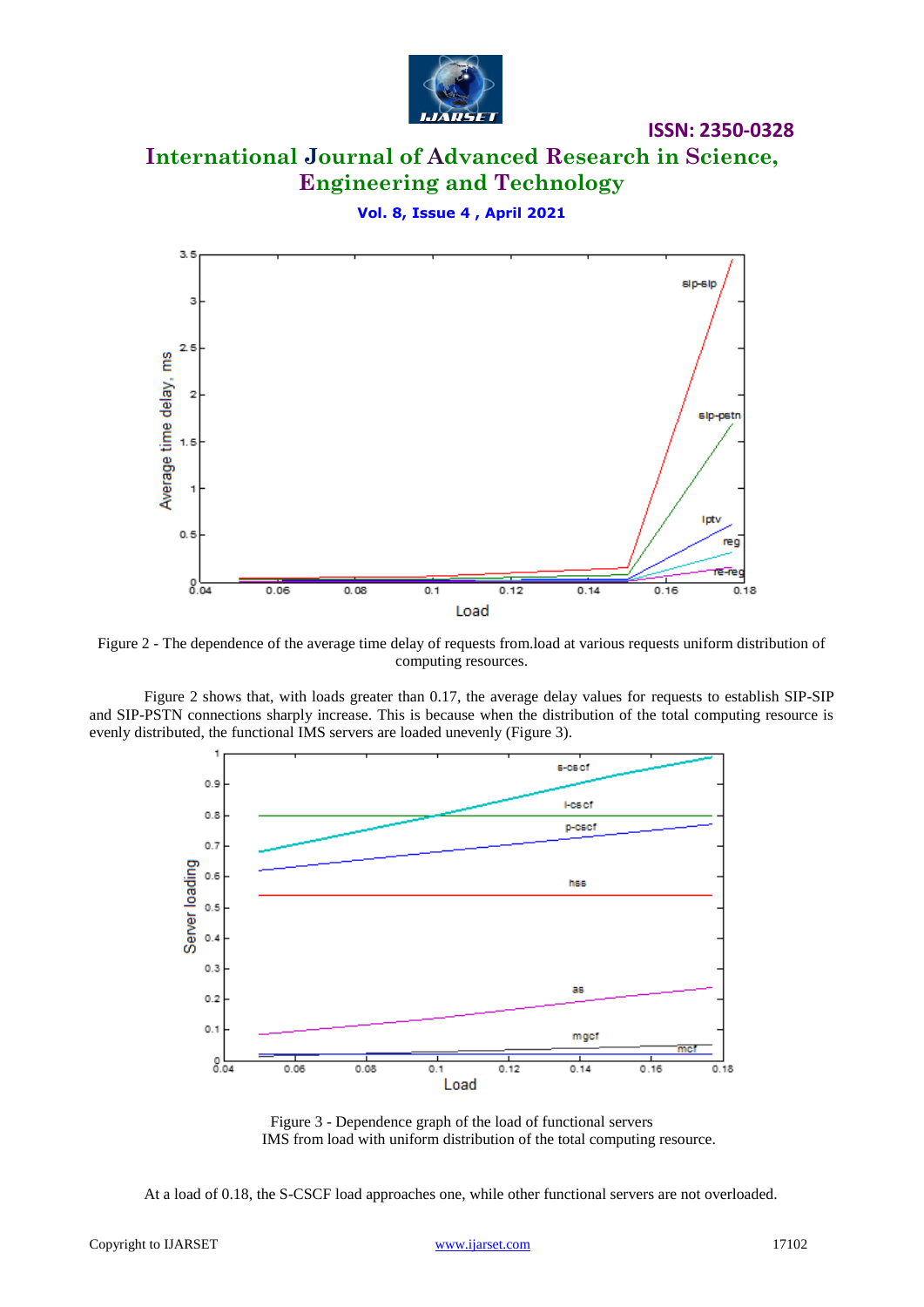

### **International Journal of Advanced Research in Science, Engineering and Technology**

#### **Vol. 8, Issue 4 , April 2021**

The probabilistic-temporal characteristics of request servicing can be improved by optimally distributing the total computing resource between functional servers and assigning priorities to requests when servicing them.

#### **III. OPTIMAL DISTRIBUTION OF SHARED COMPUTING RESOURCES BETWEEN IMS FUNCTIONAL SERVERS**

It is necessary to optimally distribute the total computing resource (the total intensity of service requests) in order to balance the load of functional IMS servers.

According to the "square root" rule [18], we determine the optimal values of service intensities  $\mu_{iont}$  for applications in IMS functional servers with a total service intensity  $\mu_{sum}$ :

$$
\mu_{iopt} = \lambda_i + \frac{\mu_{sum} (1 - R)\sqrt{\lambda_i}}{\sum_{i=1}^n \sqrt{\lambda_i}}
$$
(9)  

$$
R = \frac{1}{\mu_{sum}} \sum_{i=1}^n \lambda_i
$$
(10)

where: R is the total load of the IMS subsystem;

 $\lambda_i$ - the intensity of requests for input of the i-th functional server.

The result of the determination of  $\mu_{iopt}$  is an increase in the area of stable functioning of IMS (Figure 4).



Figure 4 - Graph of the average delay time of requests in IMS from load with optimal distribution of total computing resource.

#### **IV. OPTIMAL PRIORITIZATION OF SERVICE REQUESTS IN FUNCTIONAL IMS SERVERS**

In the theory of schedules, it is proved that a minimum of average response time (delay) is provided if the work (request servicing) is performed in increasing order of their complexity. Serving requests in order of increasing their complexity provides a shorter average delay time compared to the average delay time when servicing requests in the order they are received (FIFO). The planning algorithm based on the use of this rule is called the SJF algorithm (Shortest Job First, Shortest Job First) [18]. This position can be used to schedule the servicing of various requests in IMS servers.

Thus, in accordance with the SJF, service requests in the IMS must be performed in increasing order of their complexity. With an increase in the complexity of the request, the time of its servicing increases.

Let M enter the server with the simplest query flows with intensities  $\lambda_1, \lambda_2, ..., \lambda_M$  and the service time of the queries of each query flow has the expected value  $b_1, b_2, ..., b_M$ . Each type i stream creates a server load  $\lambda_i b_i$  ( $\rho_i$  < 1). The average waiting time for requests with priorities  $k = 1, 2, ..., M$  is determined by the values [17,18]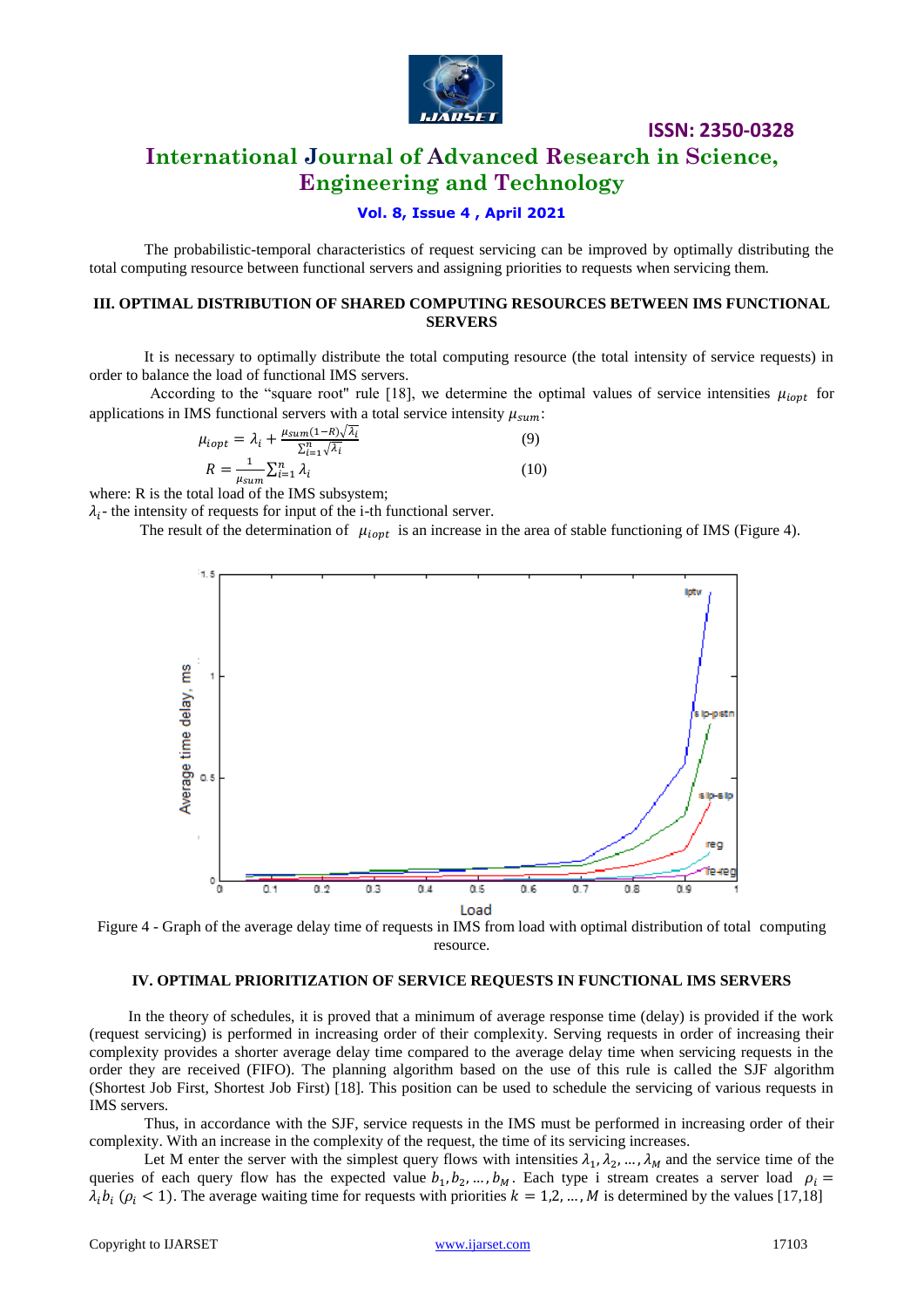

# **International Journal of Advanced Research in Science, Engineering and Technology**

### **Vol. 8, Issue 4 , April 2021**

$$
W_k = \frac{\sum_{i=1}^{n} \rho_i b_i (1 + v_i^2)}{2(1 - R_{k-1})(1 - R_k)}, \qquad k = 1, 2, ..., M
$$
 (11)

where:  $R_{k-1} = \rho_1 + \rho_2 + \dots + \rho_{k-1}$   $(R_{k-1} < 1)$  and  $R_k = \rho_1 + \rho_2 + \dots + \rho_k$   $(R_k < 1)$  - downloads created by streams  $\lambda_1, \lambda_2, ..., \lambda_{k-1}$  and  $\lambda_1, \lambda_2, ..., \lambda_k$ .

The average delay time of requests with priorities  $k = 1, 2, ..., M$ , is determined by the values

$$
\bar{T}_{zk} = W_k + b_k, \qquad k = 1, 2, ..., M
$$
\n(12)

The total average delay time of all requests is determined as

$$
\overline{T}_z = \frac{\sum_{k=1}^{M} \overline{T}_{zk}}{M} \tag{13}
$$

A measure of the complexity can be the number of calls to functional IMS servers when servicing requests. The complexity of the various classes of queries are shown in table 2 [19].

table 2

#### Query complexity

| $N_2$ | <b>Request Classes</b>             | Complexity |
|-------|------------------------------------|------------|
|       | Re-registration (rereg)            |            |
|       | Registration (reg)                 | 18         |
|       | Establishing a sip-sip connection  | 45         |
|       | Establishing a sip-pstn connection | 66         |
|       | Service Delivery (iptv)            | 16         |

The distribution of priorities between request classes during their servicing in IMS functional servers is given in Table 3 [20].

| <b>Functional IMS Servers</b> | <b>Request Classes</b> |                 |     |        |             |  |  |  |
|-------------------------------|------------------------|-----------------|-----|--------|-------------|--|--|--|
|                               | SIP-SIP                | <b>SIP-PSTN</b> | reg | re-reg | <b>IPTV</b> |  |  |  |
| P-CSCF                        |                        |                 |     |        |             |  |  |  |
| I-CSCF                        |                        |                 |     |        |             |  |  |  |
| <b>HSS</b>                    |                        |                 |     |        |             |  |  |  |
| S-CSCF                        |                        |                 |     |        |             |  |  |  |
| AS                            |                        |                 |     |        |             |  |  |  |
| <b>BGCF</b>                   |                        |                 |     |        |             |  |  |  |
| <b>MGCF</b>                   |                        |                 |     |        |             |  |  |  |
| <b>MCF</b>                    |                        |                 |     |        |             |  |  |  |

Based on formulas (11-13), we obtained graphs of the dependence of the total average request delay time on load (see Figure 5).

Table 3 Request Service Prioritization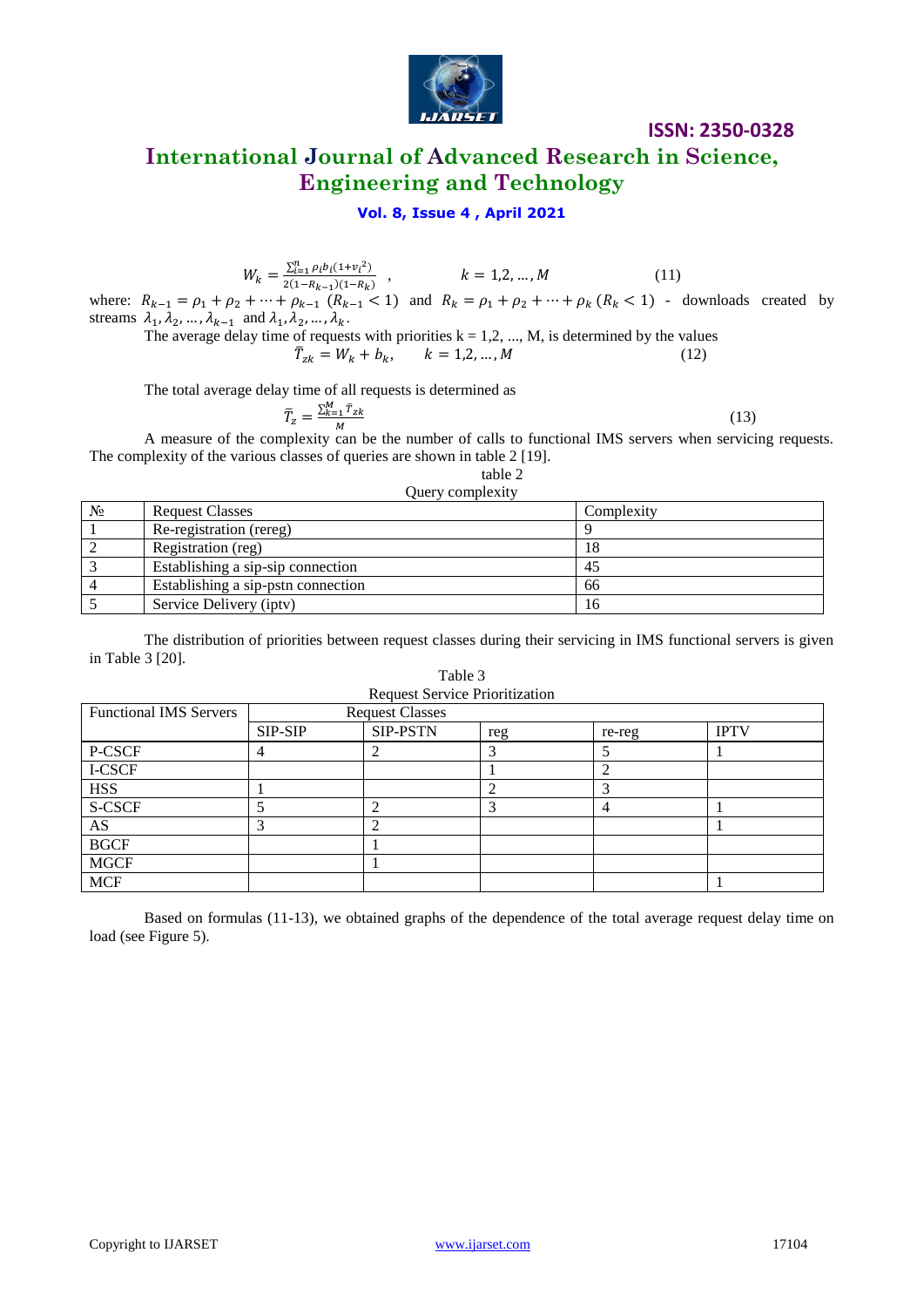

# **International Journal of Advanced Research in Science, Engineering and Technology**

### **Vol. 8, Issue 4 , April 2021**



Figure 5 - A graph of the dependence of the total average time delay of requests on the load with a priority and priority discipline of service.

Figure 5 shows that the priority discipline of servicing requests in increasing order of their complexity reduces the overall average latency of requests to 1.2 times compared with the priority discipline of service.

#### **V. CONCLUSION**

Based on the results of the study, the following conclusions are formulated:

- when servicing requests, each IMS functional server participates more than once, this causes an increase in the intensity of requests to functional servers; this increase was taken into account in the construction of a generalized model;

- when servicing a request to establish an IMS-IMS connection, during which a stream arrives at the S-CSCF with an intensity of 45 greater than the initial one;

- to increase the efficiency of IMS functioning, the optimal values of the speed of functional servers were determined;

- an approach is proposed for the optimal distribution of priorities for servicing requests in functional IMS servers.

#### **REFERENCES**

- 1. Goldshteyn B.S., Zarubin, Samorezov V.V. Protokol SIP: Spravochnik. SPb.: BXV-Peterburg, 2014. 456 s.
- 2. A. Vemuri, J. Peterson. Session Initiation Protocol for Telephones (SIP-T): Context and Architectures // RFC 3372. IETF. September, 2002.
- 3. Abhayawardhana V.S., Baddage R.A. Traffic Model for the IP Multimedia Subsystem (IMS). // IEEE Vehicular Technology Conference, 2007. VTC2007, 22-25 April 2007.-P.783-787.
- 4. Samuylov K.Ye., Sopin E.S., Chukarin A.V. Otsenka xarakteristik signalnogo trafika v seti svyazi na baze podsistem IMS //T-Comm 2010, №7, s.8-13.
- 5. Samuylov K.Ye., Abaev P.O., Gaydamaka Yu.V. i dr. Analiticheskie i imitatsionn e modeli dlya otsenki pokazateley funksionirovaniya SIP serverov v usloviyax peregruzok // T-Comm - 2014,№8, s.83-88.
- 6. Gurbani V., Hilt V., Schulzrinne H. Session Initiation Protocol (SIP) Overload Control // draft-ietf-soc-overload-control-14.-2013.
- 7. Inichkin A.S. «Modelirovanie protsedurn registratsii abonenta v seti IMS». //Sbornik dokladov Respublikanskoy nauchno-texnicheskoy
- konferensii «Problem informatsionn k i telekommunikatsionn k texnologiy» 10-11 mart 2016, s. 45-46. 8. Nurmatova S.B. Analiticheskoe modelirovanie protsedur pereregistratsii v IMS. Jurnal «Potomki Muxammeda Al-Xorezmi», Tashkent
- $-2017$  g.  $\mathcal{N}$ <sup>o</sup> 2(2)  $-$ s.13-18. 9. Gamil Abdullax. Otsenka veroyatnosno-vremennыx xarakteristik signalnogo trafika v NGN na baze IMS. «Informatsionnыe seti i sistemы» s.60-65.
- 10. Samuylov K.Ye., Luzgachev M.V., Plaksina O.N. Razrabotka veroyatnostnoy modeli dlya analiza pokazateley kachestva protokola initsiirovaniya seansov svyazi. Vestnik RUDN. Seriya Matematika. Informatika. Fizika. №3-4. 2007. S. 53-63.